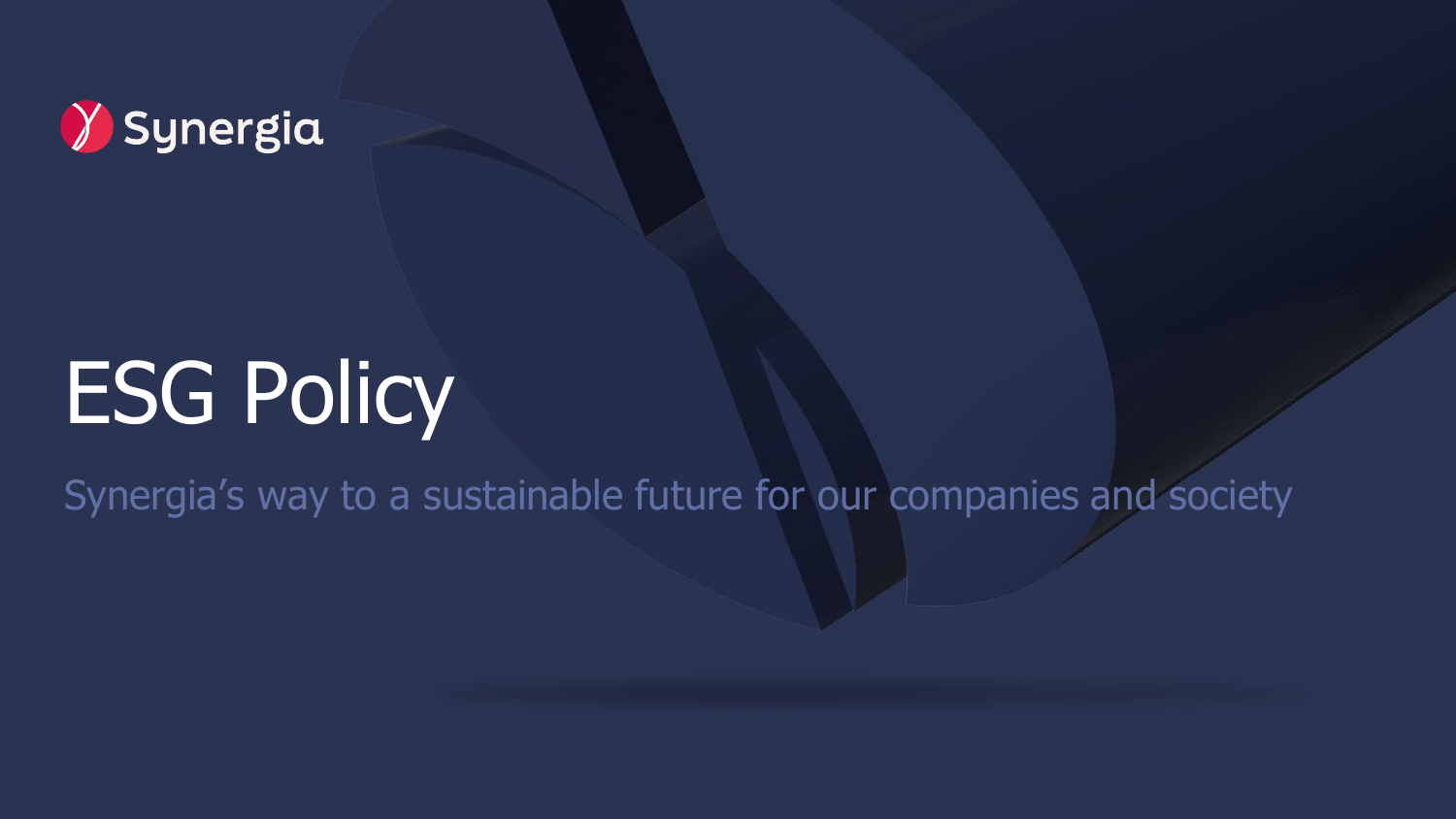### Environmental, Social & Governance Policy

As an investor and owner, Synergia Capital Partners finds it important to take social responsibility to promote a sustainable future for our portfolio companies, society and the environment. Together with our portfolio companies, we are actively involved in the implementation of the ESG policy, because we believe that companies with improved ESG performance contribute to society and environment and are able to manage risk better, scale more effectively and ultimately achieve better economic returns. This means the company – even after our shareholding – has a sustainable future ahead.



#### **Environmental**

Synergia promotes sound environmental practices by reducing consumption of scarce natural resources; by limiting emission of harmful waste and preventing pollution and contamination of land, air and water

#### **Social**



Synergia stimulates collaboration, innovation, diversity & social inclusion; we demand safe and healthy work spaces. We comply with international conventions of human rights



#### **Governance**

Synergia demands the highest standards of conduct and ethical behaviour from its portfolio companies. Naturally, Synergia conforms to these standards as well

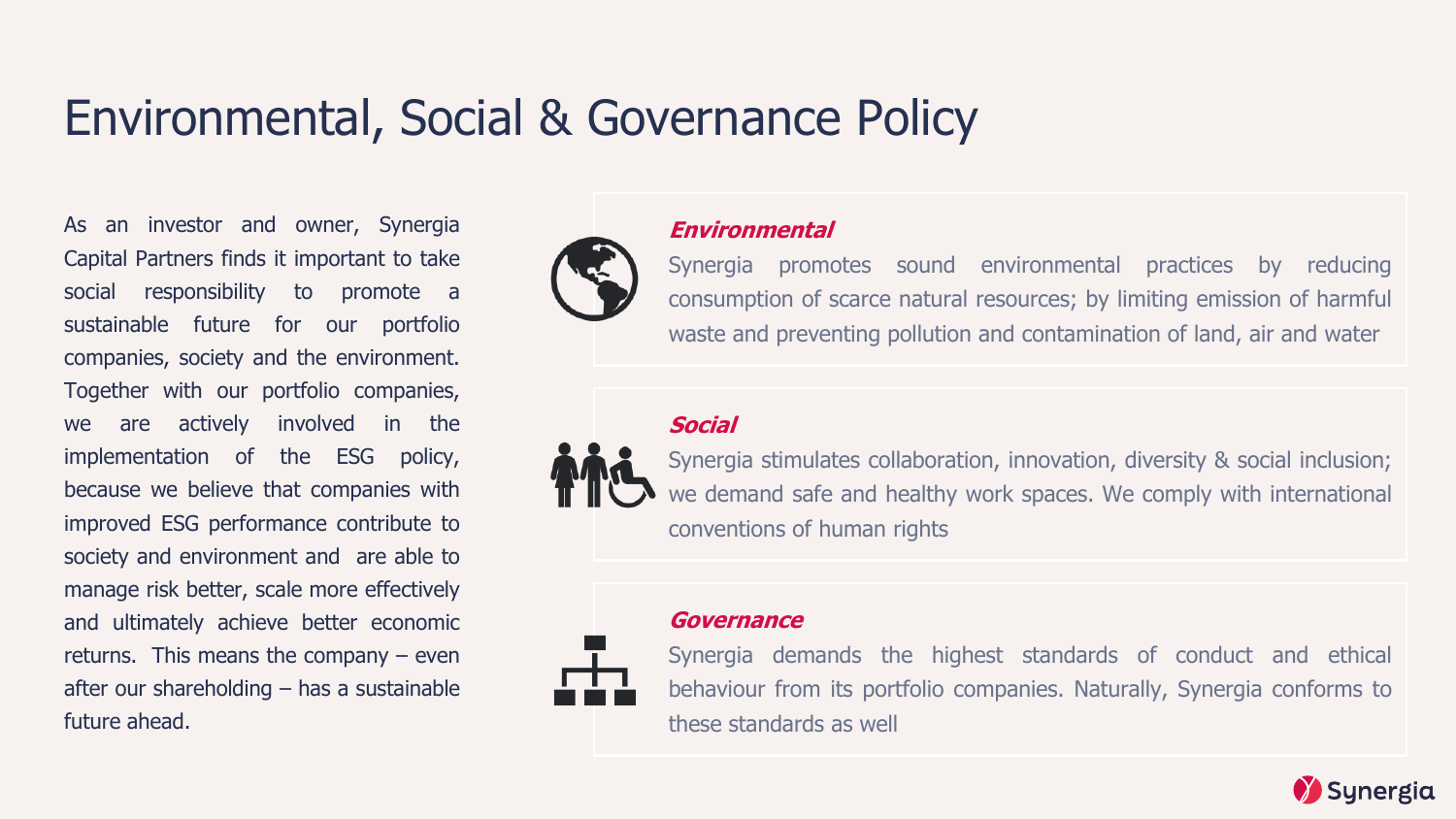### Integration of ESG in our Investment Process

Responsible investments involves supporting portfolio companies to recognize and manage the opportunities and risks that are associated with environmental, social and governance factors. We are well positioned to invest responsibly because of the thorough due diligence we perform during the deal sourcing and acquisition process and through our engagement and role as active shareholder. We see ESG factors as essential in our investment approach, as we focus on long term profitability and a sustainable future for our companies and society.

ESG is embedded in all our core processes:

#### **1. Company selection**

Synergia has a strict selection process in which we take ESG criteria into account. Sectors with high ESG risks are either excluded or will be under stricter ESG screening

#### **2. Transaction**

For all investments we analyse the ESG related risks and opportunities during our due diligence process. This analysis is part of our decision making and discussed with our member committee before investment approval and are incorporated in the company's strategic plans

#### **3. Holding period**

We engage and build a sustainable relationship with our portfolio companies in order to take a strategic view on ESG. We put an action plan in place to improve on and monitor the ESG risk & opportunities periodically

#### **4. Exit**

Our ambition is to have ESG thinking and decision making anchored in the company's culture by the time Synergia will part with the company. During the exit process, an ESG analysis will – in most cases – be part of the documentation

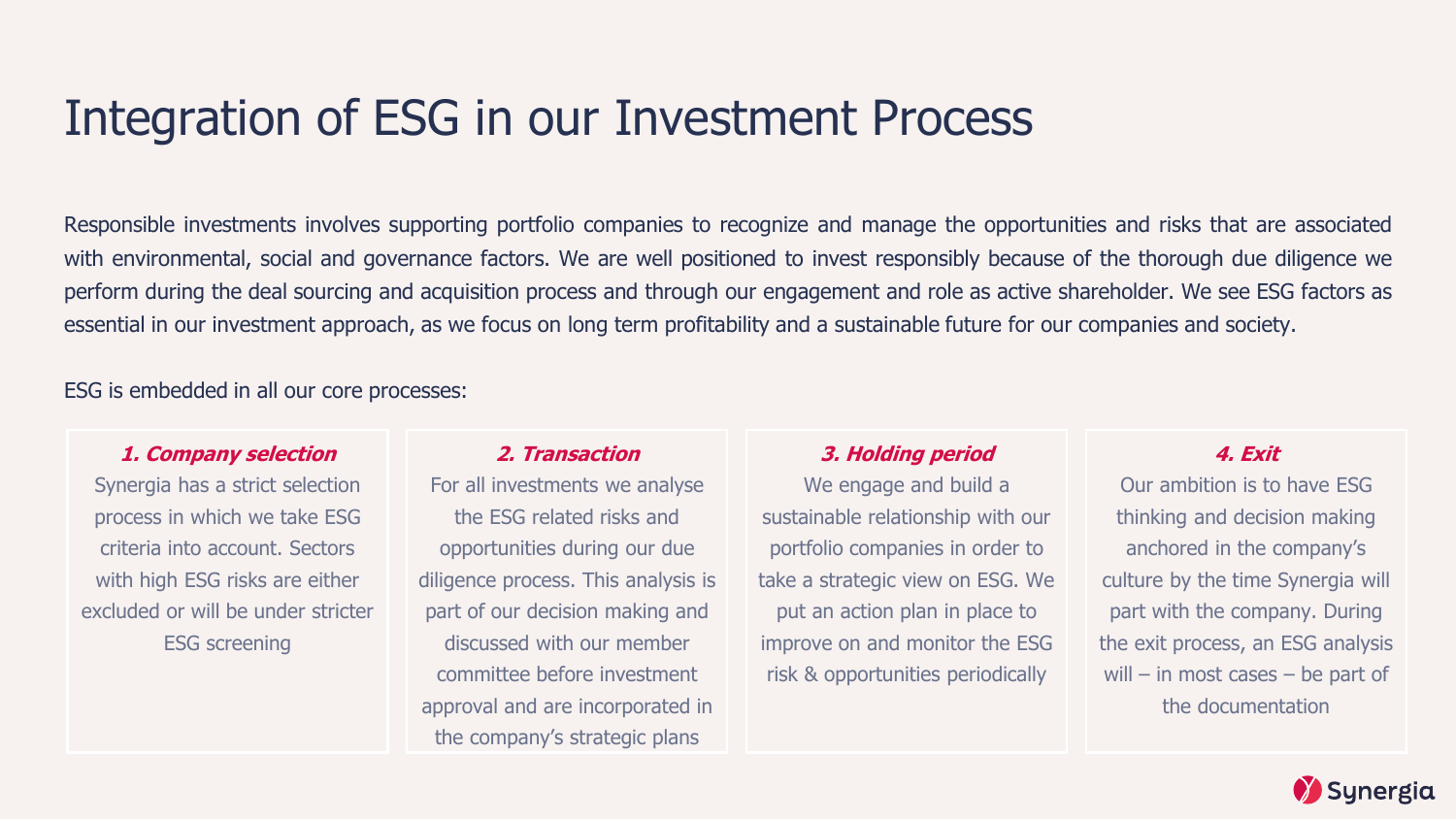### Principles for Responsible Investment

To emphasize the importance of ESG, Synergia has committed to the United Nations Principles for Responsible Investment (PRI) and we have embedded the six principles into our ESG policy.



- Principle 1: We will incorporate ESG issues into our investment analysis and decision-making processes
- Principle 2: We will be active owners and incorporate ESG issues into our ownership policies and practices
- Principle 3: We will seek appropriate disclosure on ESG issues by the entities in which we invest
- Principle 4: We will promote acceptance and implementation of the Principles within the investment industry
- Principle 5: We will work together to enhance our effectiveness in implementing the Principles
- Principle 6: We will each report on our activities and progress towards implementing the Principles

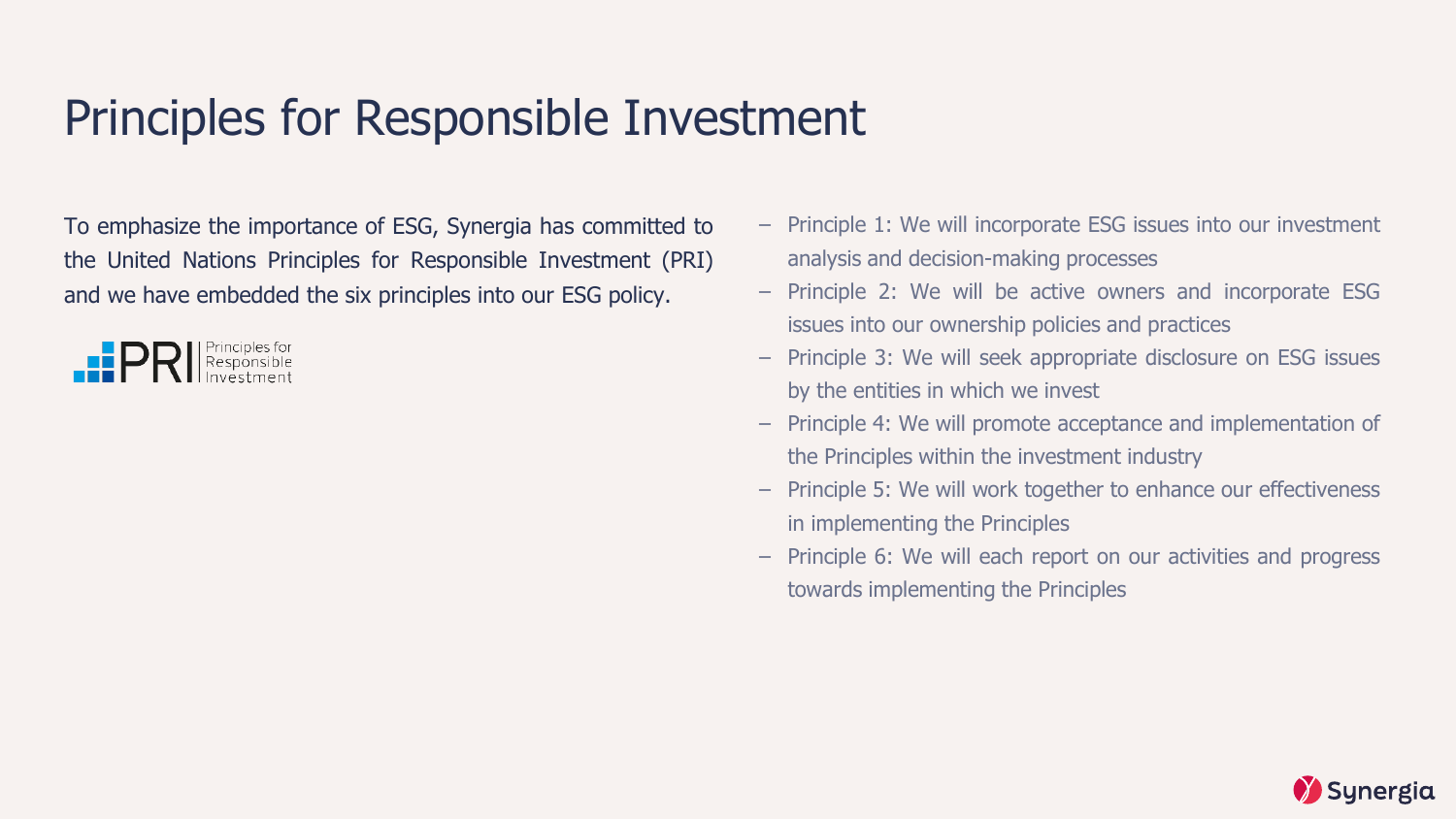### Sustainable Finance Disclosure Regulation (SFDR)

In accordance with the SFDR, Synergia makes the following disclosures:

#### **Sustainability risks**

In accordance with Article 3 of the SFDR, Synergia is obliged to provide information on how sustainability is integrated into the investment decision-making process. For Synergia a 'sustainability risk' means an event or circumstance in an environmental, social or governance area that, if it occurs, could cause an actual or potential material negative effect on the value of Synergia's investments. Synergia assesses sustainability risks in its decision-making process related to a potential investment opportunity. Identified sustainability risks are considered by the member committee when making investment decisions. It is the intention that throughout the entire process, relevant sustainability risks are identified and assessed using the same process as is applied to other relevant risks affecting investments made by Synergia Capital Partners.

#### **Principal adverse impact statement**

Synergia does not consider the adverse impacts of its investment decisions on sustainability factors in accordance with article 4 sub 1 (b) of Regulation (EU) 2019/2088 SFDR, and therefore does not make the disclosures as described in article 4 sub 1 (a) of the SFDR. Synergia has less than 500 employees, so given the size of Synergia Capital Partners, such disclosure as set forth in article 4 sub 1 (a) of the SFDR and the administrative burden in connection therewith would not be proportional.

#### **Renumeration policy**

Synergia adds great value to its team to achieve sustainable impact on companies and society. Synergia's remuneration policy is intended to promote sound and effective risk management and not to encourage risk-taking that conflicts with Synergia's risk appetite or the portfolios it manages. During the performance review of Synergia Capital Partners partners and employees, complying with (sustainability) risk policies are considered in respect of potential investments and portfolio companies.